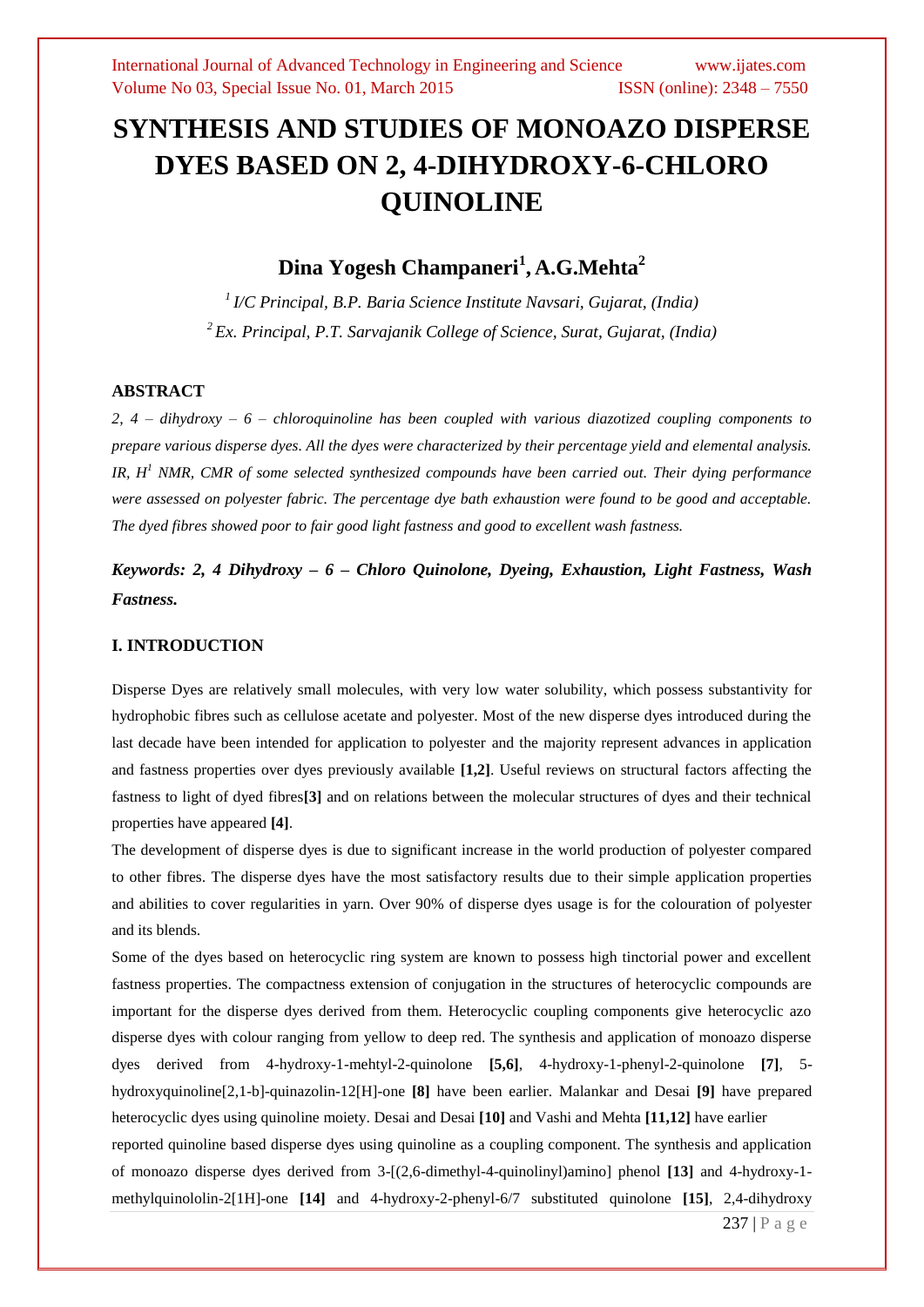quinoline **[16]** and 2,4-dihydroxy-6-methyl quinolone **[17]** systems have also been reported to show excellent shades on polyester. These compounds when applied on polyester fabric gave brown, yellow and grey shades with excellent exhaustion and fastness properties.

In view of the encouraging reports about the technical applications of the heterocyclic dyes, it was thought interesting to undertake the synthesis and study of dyeing properties of the monoazo disperse dyes based on 2,4 dihydroxy-6-substituted quinoline system. Here, 2,4-dihydroxy-6-chloro quinoline was synthesized and series of monoazo disperse dyes were synthesized. The characterization of the dyes, evaluations of their technical properties were also performed. The aim of the present work was to find out the possibilities of increasing the shade range of these dyes.

#### **II. EXPERIMENTAL**

All the dyes synthesized were purified by crystallization. Melting points were determined by open capillary method and are uncorrected. IR spectra of the selected synthesized compounds were recorded in KBr pellets on a Perkin-Elmer Model – 377 spectrophotometer for structural elucidation, particularly for presence of functional groups. 1H NMR and CMR of some selected synthesized compounds has been carried out for the structural elucidation, particularly for the presence of protons and carbons. "High Temperature High Pressure" method has been employed for the application of disperse dyes on polyester fabrics**[18,19,20]**. Wash fastness was assessed with Grey Scale **[21]**. Light fastness was also assessed for synthesized dyes **[22]**. The exhaustion study of the synthetic dyes was also carried out.

#### **2.1 Ethyl-3-[(4-Chloro Phenyl)Amino-3-Oxopropanoate**

A mixture of p-chloroaniline (5.1 g , 0.04 mole) and diethylmalonate (6.5 g , 0.04 mole) was refluxed in boiling xylene (30 ml) with an air condenser for six hours on a sand bath. The solvent was evaporated leaving a residue.

### **2.2 2, 4 – Dihydroxy-6-Chloro Quinoline (DHCQ)**

The residue obtained as above was mixed with freshly prepared poly phosphoric acid (P<sub>2</sub>O<sub>5</sub> 40 g, orthophosphoric acid 24 ml), stirred well for some time and the temperature was slowly raised to  $120^{\circ}$ ; it was kept in a desiccator overnight. Next day the temperature was slowly raised and lowered by 10°, until it reached 140° and the heating was continued at this temperature for two hours. This treatment helps in getting clean product in good yield. The reaction mass was poured slowly in to ice-cold water and neutralized with ammonium hydroxide on the acidic side. The product was filtered, washed with water, dried and crystallized from ethanol, Yield 60 %, mp>360 $^{\circ}$ , [Found : N, 7.06 %; C<sub>9</sub>H<sub>6</sub>O<sub>2</sub>NCl required N, 7.20 % ]; IR spectra (KBr) : 3200-2600 (-OH), 1251 (C-O), 1589,1502 (C=C), 817 (C-Cl) ; NMR spectra (DMSO-d6) , δ 5.76 (1H,4-OH) , 11.36-11.56 ( 1H,2-OH); CMR Spectra (Chemical shift),163 (C<sub>2</sub>,C-OH), 136 (C<sub>3</sub>), 161 (C<sub>4</sub>,C-OH), 122 (C<sub>5</sub>), 117 (C<sub>6</sub>), 89 (C<sub>7</sub>), 116 (C<sub>8</sub>), 125 (C<sub>9</sub>), 131 (C<sub>10</sub>).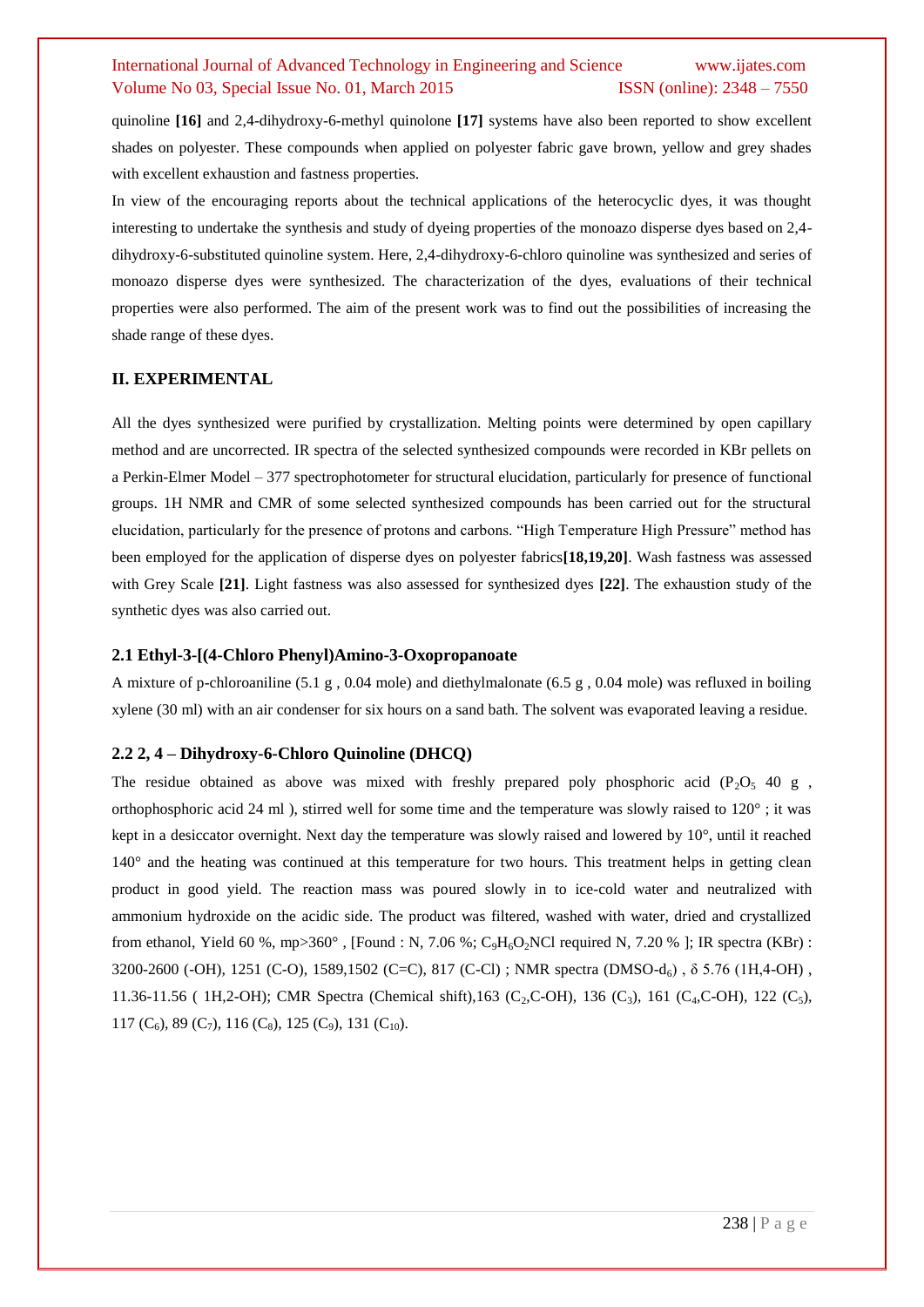



239 | P a g e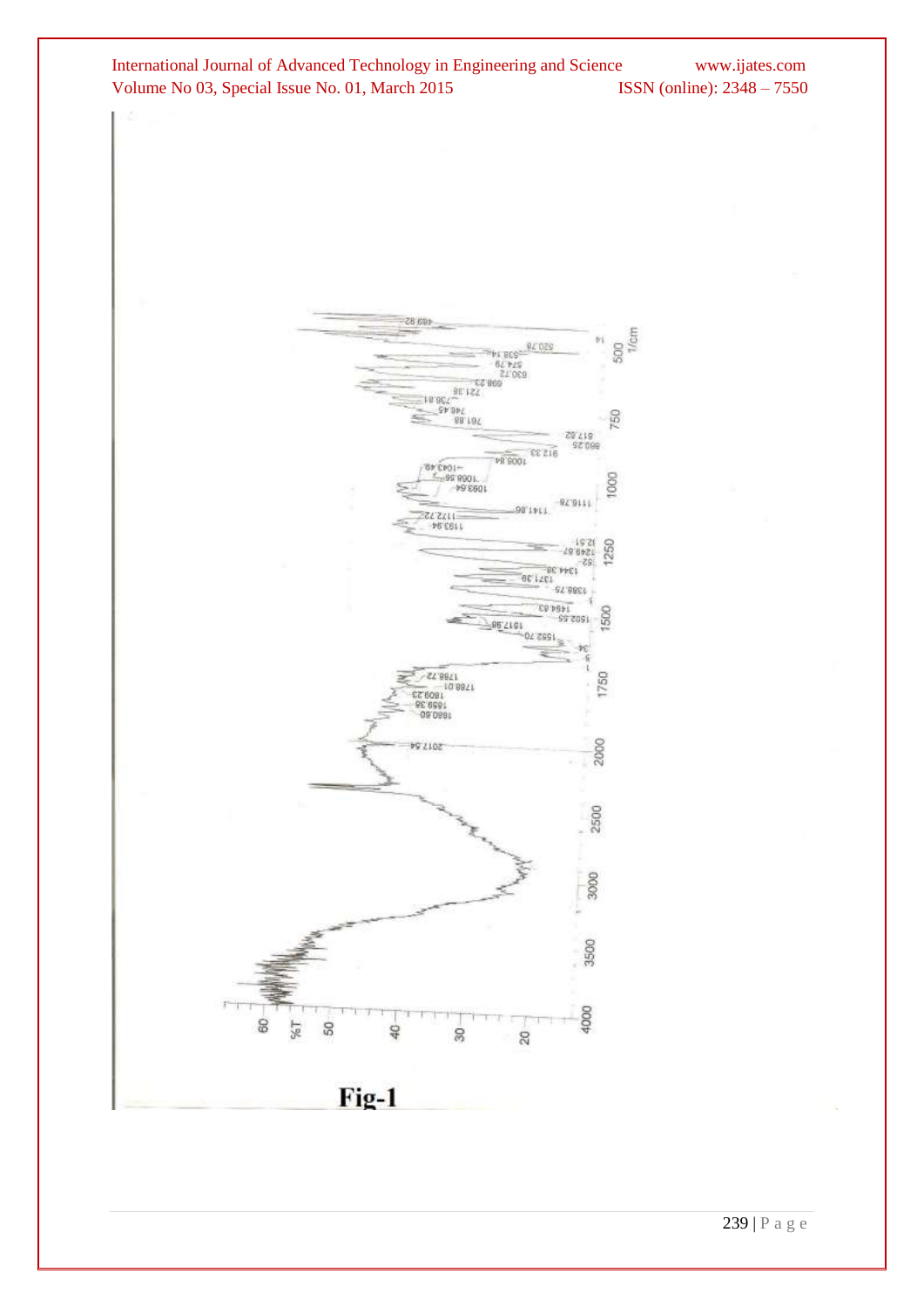

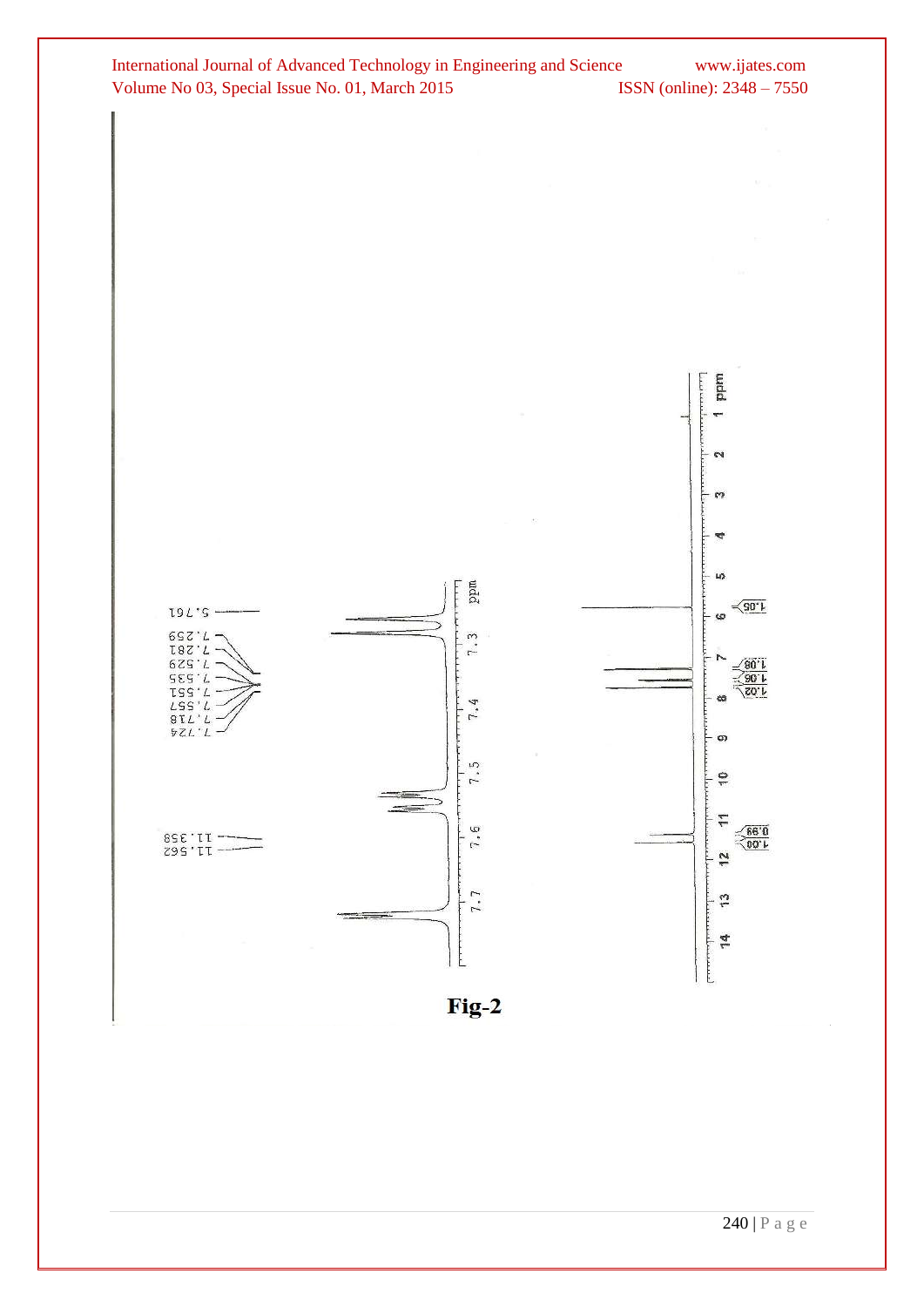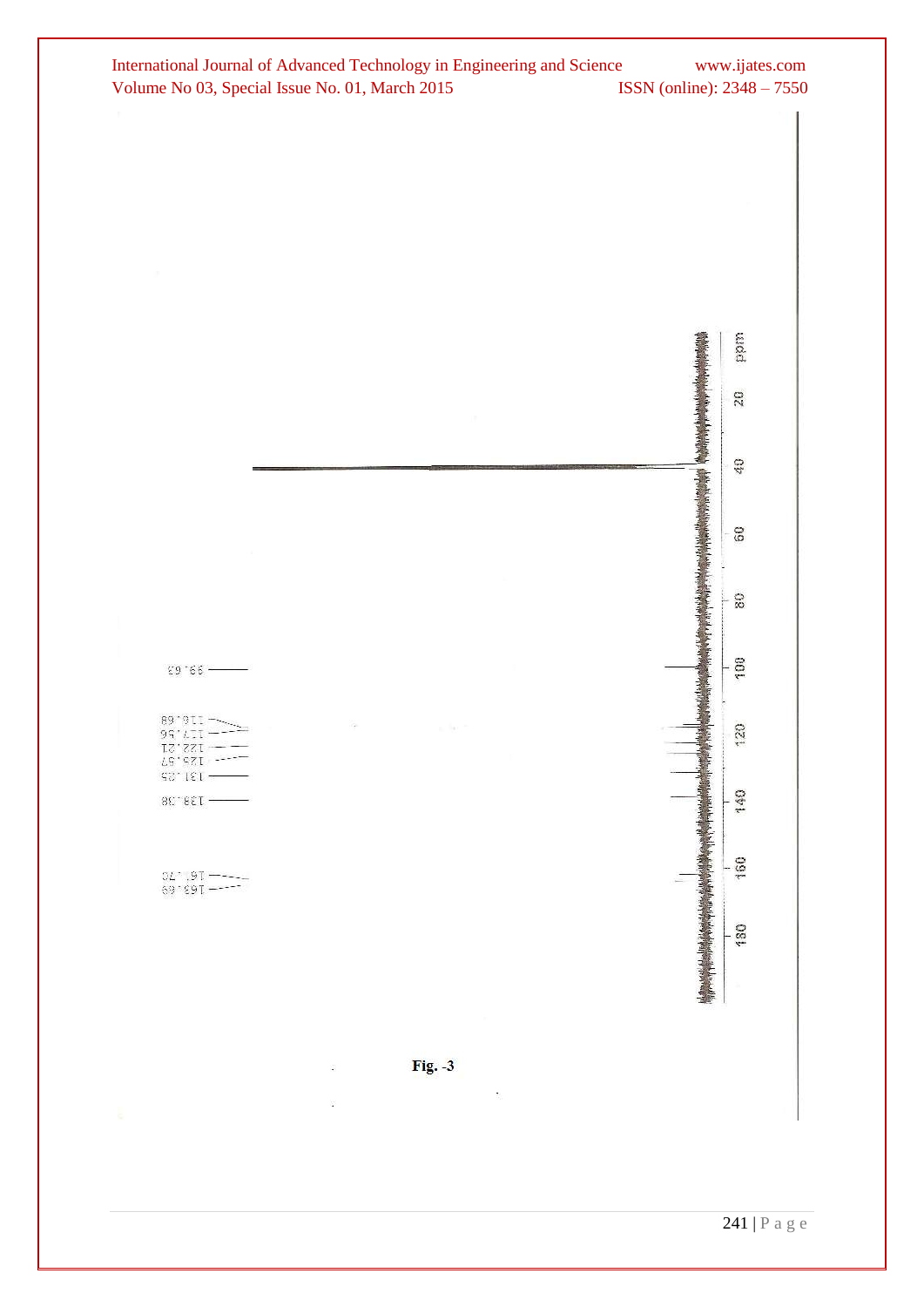| O-H stretching vibrations (cm)                            | 3200-2600 |
|-----------------------------------------------------------|-----------|
| C-H stretching vibrations<br>aromatic /aliphatic $(cm-1)$ | -         |
| $C=C$ stretching vibrations (cm)                          | 1589,1502 |
| C-O stretching vibrations (cm)                            | 1251      |
| C-Cl stretching vibrations $(cm )$                        | 817       |

## **Table-1 Results for IR of 2, 4-Dihydroxy-6-Chloro Quinolone (DHCQ)**

## **Table-2 Results for NMR of 2, 4-Dihydroxy-6-Chloro Quinolone (DHCQ)**

| No | Chemical Shift ( $\delta$ ) | <b>Number of Relative Protons</b> | <b>Assignment</b> |
|----|-----------------------------|-----------------------------------|-------------------|
|    | 5.76                        |                                   | $4-OH$            |
|    | 11.36-11.56                 |                                   | $2-OH$            |

## **Table-3 Results for CMR of 2, 4-Dihydroxy-6-Chloro Quinolone (DHCQ)**

| No.            | <b>Chemical Shift</b> | <b>Assignment</b> |
|----------------|-----------------------|-------------------|
|                |                       |                   |
|                |                       |                   |
| $\mathbf{1}$   | 163                   | $C_2$ C-OH        |
| $\overline{2}$ | 136                   | $C_3$             |
| $\overline{3}$ | 161                   | $C_4$ C-OH        |
| $\overline{4}$ | 122                   | $C_5$             |
| $\mathfrak{S}$ | 117                   | $\mathrm{C}_6$    |
| $\sqrt{6}$     | 89                    | $\overline{C_7}$  |
| $\overline{7}$ | 116                   | $\mathrm{C}_8$    |
| $\overline{8}$ | 125                   | $C_9$             |
| $\overline{9}$ | 131                   | $C_{10}$          |

## **2.3 Diazotisation of Amino Compounds**

Seventeen amino compounds were diazotized in the usual manner.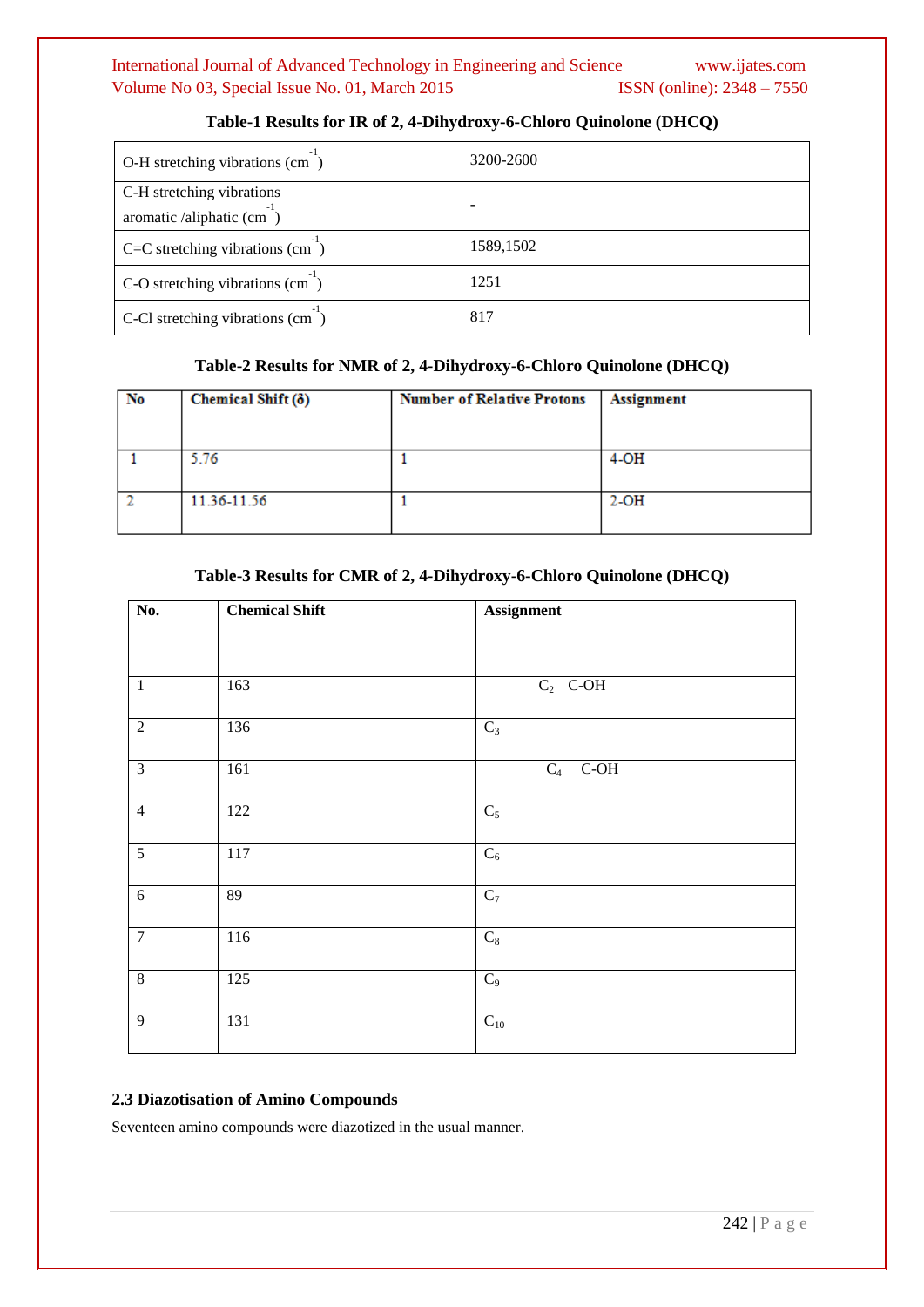## **2.4 Coupling of Diazo Solution with DHCQ**

A clear solution of DHCQ ( 0.976 g , 0.005 mole ) in rectified spirit ( 15 ml ) and sodium hydroxide ( 15 ml, 10%) was cooled below  $5^0$ , stirred well and the diazo solution was added drop-wise over a period of 15 minutes maintaining the pH at 8-9. The stirring was continued for 2 hours at  $0 - 5^0$ . The reaction mixture was diluted with water and the pH was adjusted at 7.0 with acetic acid. The product was washed with water and crystallized from DMF.

Cl NH<sup>2</sup> + <sup>C</sup>2H5COOCH<sup>2</sup> COOC2H<sup>5</sup> Cl NH - N OH OH Cl *Cyclised by PPA Refluxed in xylene for 6 hrs.*  COCH<sup>2</sup> -COOC2H<sup>5</sup> *4-chloroaniline Diethylmalonate*

*Ethyl-3-[(4-chloro phenyl)amino]-3-oxopropanoate 2-4-dihydroxy 6-chloro quinioline*



*Coupled with various diazotized amine pH 8 TO 9*



*2-4-dihydroxy 6-chloro quinioline Monoazo disperse dyes*

*Where R = various diazo componants* 

| Table No. - 4 Characterisation Data of Diperse Dyes (D-1 to D-17) |  |  |  |  |
|-------------------------------------------------------------------|--|--|--|--|
|-------------------------------------------------------------------|--|--|--|--|

| <b>Dye</b> | <b>Coupling Component</b> | Molecular              | Mol.  | Yield | $\mathbf{M}.\mathbf{P}^0\mathbf{C}$ (d) | % Nitrogen |          |
|------------|---------------------------|------------------------|-------|-------|-----------------------------------------|------------|----------|
| No.        |                           | Formula                | Wt.   | (%)   |                                         | Found      | Required |
|            |                           |                        | (g)   |       |                                         |            |          |
| $D - 1$    | 2-Amino-5,6-              | $C_{16}H_4O_2N_4Cl_3S$ | 425.5 | 61    | 188                                     | 12.90      | 13.16    |
|            | dichlorobenothiazole      |                        |       |       |                                         |            |          |
| $D-2$      | $2-Amino-6-$              | $C_{16}H_8O_4N_5SC1$   | 401.5 | 61    | 210                                     | 17.18      | 17.43    |
|            | nitrobenzothiazole        |                        |       |       |                                         |            |          |
| $D - 3$    | $3$ -Chloro-4-            | $C_{15}H_8O_2N_3Cl_2F$ | 352.0 | 64    | 165                                     | 11.72      | 11.93    |
|            | fluoroaniline             |                        |       |       |                                         |            |          |
| $D - 4$    | 4-Aminoacetanilide        | $C_{17}H_{13}O_3N_4Cl$ | 356.5 | 64    | 218                                     | 15.47      | 15.71    |
| $D-5$      | 4-Nitroaniline            | $C_15H9O4N4Cl$         | 344.5 | 82    | 219                                     | 16.03      | 16.26    |
| $D - 6$    | p-Toluidine               | $C_{16}H_{12}O_2N_3Cl$ | 313.5 | 75    | 168                                     | 13.12      | 13.39    |
| $D - 7$    | 4-Chloroaniline           | $C_{22}H_{16}O_2N_3Cl$ | 334.0 | 90    | 207                                     | 12.32      | 12.57    |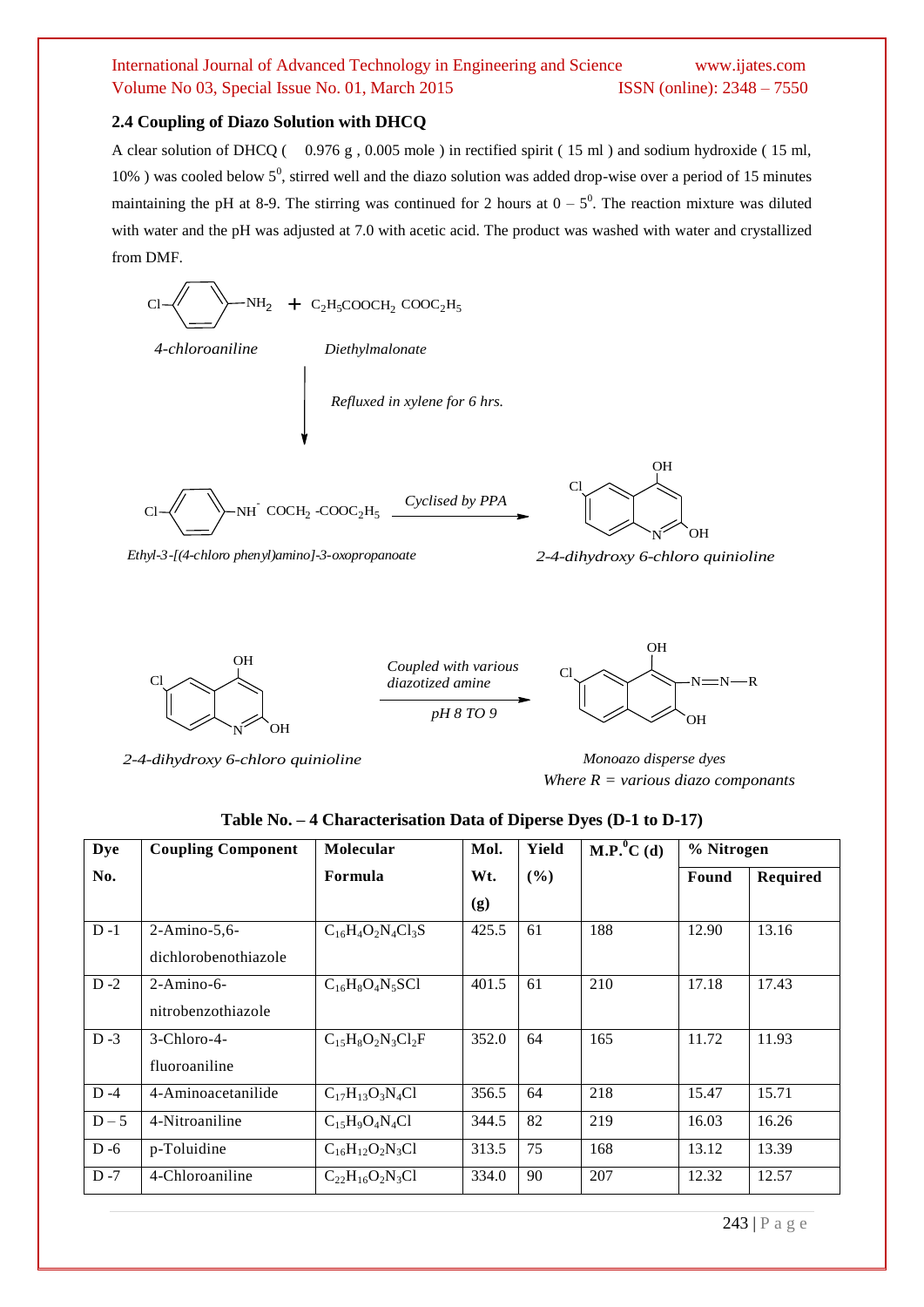| $D - 8$  | 3-Aminoacetanilide      | $C_{17}H_{13}O_3N_4Cl$      | 356.5 | 59 | 173 | 15.56 | 15.71 |
|----------|-------------------------|-----------------------------|-------|----|-----|-------|-------|
| $D - 9$  | 4-Chloro-2-nitroaniline | $C_{15}H_8O_4N_4Cl_2$       | 379.0 | 56 | 193 | 14.53 | 14.78 |
| $D-10$   | 2,6-Dibromo-p-          | $C_{16}H_{10}O_2N_3Cl Br_2$ | 471.5 | 65 | 197 | 8.62  | 8.91  |
|          | toluidine               |                             |       |    |     |       |       |
| $D-11$   | 6-Chloro-2,4-           | $C_{15}H_7O_6N_5Cl_2$       | 424.0 | 52 | 142 | 16.33 | 16.51 |
|          | dinitroaniline          |                             |       |    |     |       |       |
| $D-12$   | 6-Bromo-2-cyano-4-      | $C_{16}H_7O_4N_5ClBr$       | 448.5 | 55 | 175 | 15.42 | 15.61 |
|          | nittroaniline           |                             |       |    |     |       |       |
| $D-13$   | 4-Acetylamino-2-        | $C_{18}H_{15}O_4N_4Cl$      | 386.5 | 75 | 225 | 14.26 | 14.49 |
|          | aminoanisole            |                             |       |    |     |       |       |
| $D - 14$ | 2-Cyano-4-              | $C_{16}H_8O_4N_5Cl$         | 369.5 | 51 | 189 | 18.70 | 18.94 |
|          | Nitroaniline            |                             |       |    |     |       |       |
| $D-15$   | 2,6-Dibromo-4-          | $C_{15}H_7O_4N_4ClBr_2$     | 502.5 | 60 | 178 | 10.93 | 11.14 |
|          | Nitroaniline            |                             |       |    |     |       |       |
| $D-16$   | 3-Amino-O-              | $C_{21}H_{14}O_5N_3ClS$     | 455.5 | 68 | 146 | 9.02  | 9.22  |
|          | sulphophenylphenol      |                             |       |    |     |       |       |
| $D - 17$ | 5-Nitro-2-              | $C_{16}H_{11}O_5N_4Cl$      | 374.5 | 63 | 195 | 14.71 | 14.95 |
|          | methoxyaniline(SCR      |                             |       |    |     |       |       |
|          | base)                   |                             |       |    |     |       |       |

# **Table - 5 Percentage exhaustion, Light fastness and wash fastness on Polyester for Disperse**

**dyes (D -1 to D-17)**

| Dye No. | Wavelength<br>for<br>absorbance<br>measurement<br>$\lambda_{\max}(nm)$ | $\%$ Exhaustion = $(Y$<br>/ 10) 100 | <b>Light Fastness</b> | <b>Wash Fastness</b> |
|---------|------------------------------------------------------------------------|-------------------------------------|-----------------------|----------------------|
| $D-1$   | 287                                                                    | 47.5                                | 2                     | $4 - 5$              |
| $D-2$   | 372                                                                    | 50.0                                | $\overline{4}$        | $4 - 5$              |
| $D-3$   | 399                                                                    | 42.5                                | $3 - 4$               | $4 - 5$              |
| $D-4$   | 460                                                                    | 5.75                                | $\overline{2}$        | $4 - 5$              |
| $D - 5$ | 424                                                                    | 71.0                                | $2 - 3$               | $\overline{4}$       |
| $D - 6$ | 436                                                                    | 77.5                                | $\overline{3}$        | $4 - 5$              |
| $D-7$   | 424                                                                    | 77.5                                | 3                     | $4 - 5$              |
| $D-8$   | 426                                                                    | 40.0                                | $\overline{2}$        | $4 - 5$              |

244 | P a g e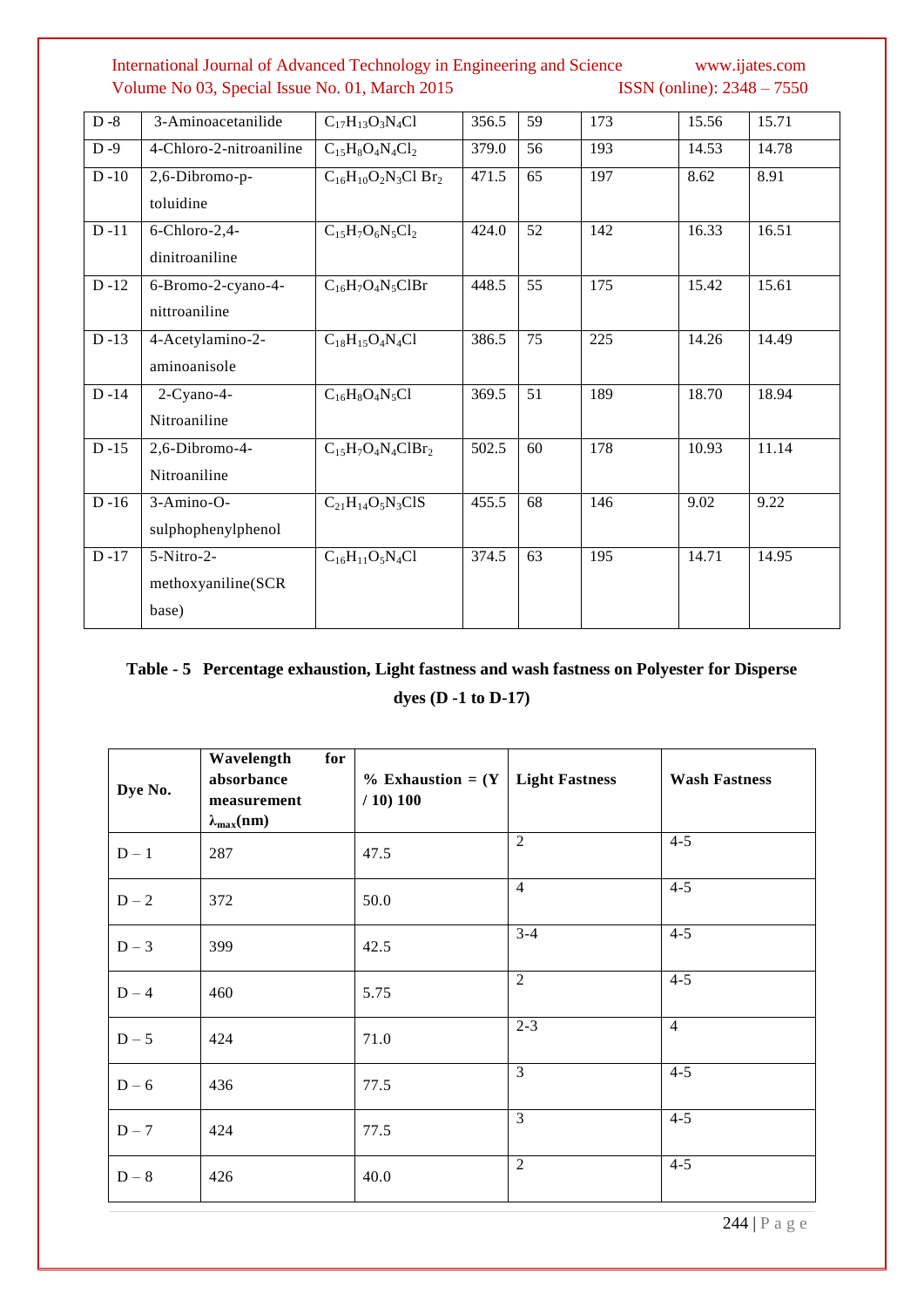| $D-9$    | 427 | 70.0 | $2 - 3$        | $4 - 5$        |
|----------|-----|------|----------------|----------------|
| $D - 10$ | 361 | 50.0 | 2              | $4 - 5$        |
| $D-11$   | 346 | 72.5 | $\overline{4}$ | $\overline{4}$ |
| $D-12$   | 348 | 62.5 | $2 - 3$        | $4 - 5$        |
| $D-13$   | 475 | 57.5 | 3              | $4 - 5$        |
| $D - 14$ | 357 | 65.0 | $\overline{4}$ | $4 - 5$        |
| $D - 15$ | 364 | 67.5 | 3              | $4 - 5$        |
| $D-16$   | 397 | 37.5 | $2 - 3$        | $4 - 5$        |
| $D - 17$ | 428 | 62.5 | $\overline{2}$ | $4 - 5$        |

#### **III. RESULT AND DISCUSSION**

Quinoline based monoazo disperse dyes have been prepared and characterized by elemental and spectral analysis. The % yields of the synthesized dyes were 51 to 90 %. Their dyeing performance on polyester fabric was assessed. All the synthesized dyes almost produce variety of different yellow shades with poor to fairly good light fastness, good to excellent wash fastness and the percentage dye bath exhaustion 77.5 % to 37.5 %.m In general, brilliance and beauty of the shade and excellent wash fastness reveal that some of the disperse dyes would prove to be useful dyes for dyeing polyester fabrics.

#### **IV. ACKNOWLEDGEMENT**

The authors express their gratitude to the principal, Sir P. T. Sarvajanik College of Science, Surat for providing research facilities and to Colour Text., Surat for dyeing facilities.

#### **REFERENCES**

- [1] GilesC.H.,DuffD.G. and Sinclair R. S., Rev Prog. Coloration, 12,58(1982).
- [2] D.W.Rangnekar and P.V.Jhaveri, Ind. J. Fibre Text. Res., 15, 76 (1990).
- [3] H.T.Mehta and A.G.Mehta,AsianJ.Chem., 12(2),389-393 (2000).
- [4] H.T.Mehta and A.G.Mehta, Oriental J.Chem., 15(3), 527-530 (1999).
- [5] H.T.Mehta and A.G.Mehta, J.Text.Fibre Res., 24, 229-231 (1999).
- [6] Dawson J. F.,Rev Prog. Coloration,9,25(1978)
- [7] Dawson J. F.,J. soc. Dyers colour,99,183(1983)
- [8] Evans N.A. and Staplaton I.W.,The Chemistry of Synthetic Dyes ed. By K. Venkataraman,vol-VIII,Academic Press,London,1978,Page 221.
- [9] U.V.Malankar and K.R.Desai, Oriental J.Chem., 10(2),171 (1994).